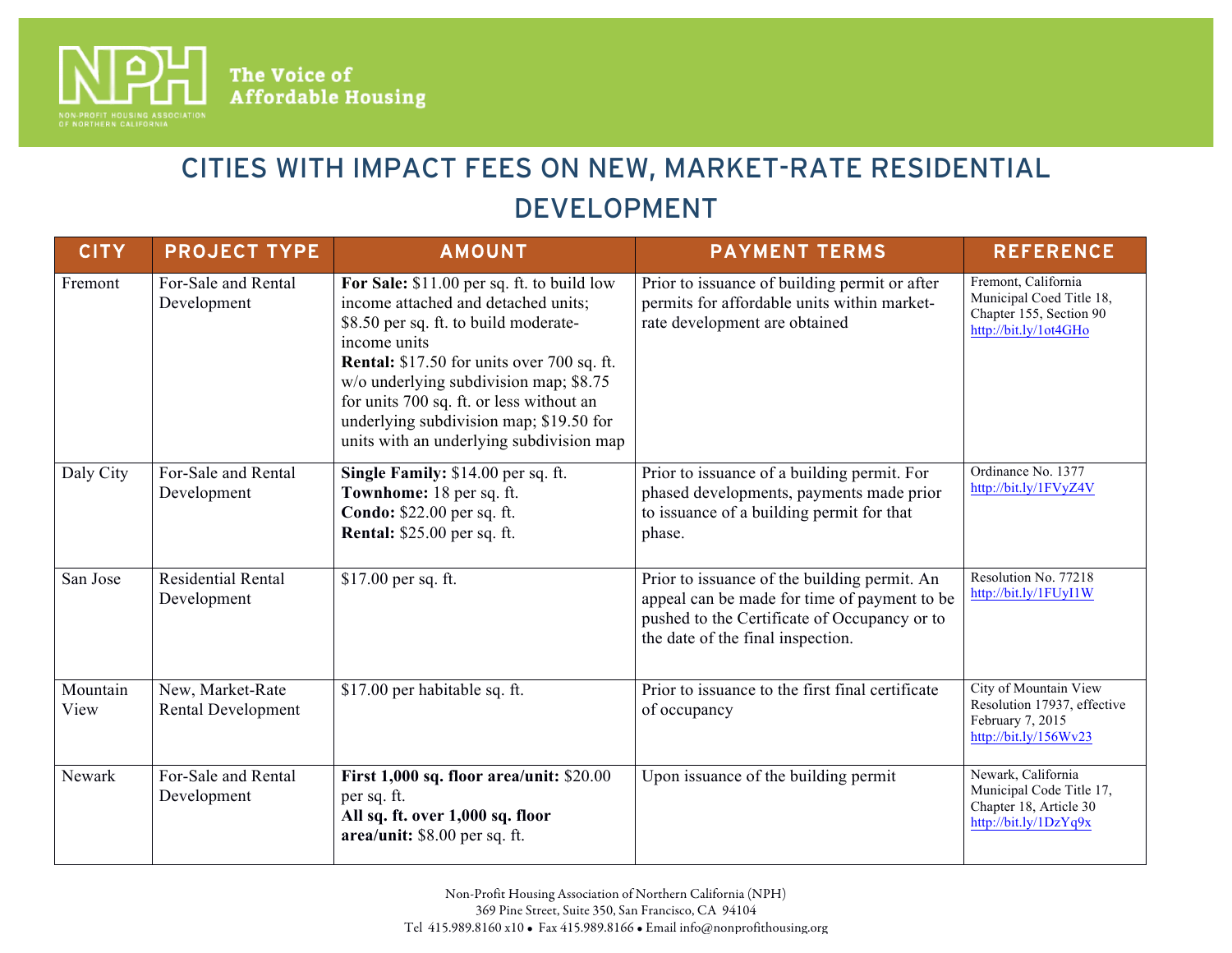| <b>CITY</b>     | <b>PROJECT TYPE</b>                | <b>AMOUNT</b>                                                                                                                                                                                                                                                                                                           | <b>PAYMENT TERMS</b>                                                                                       | <b>REFERENCE</b>                                                                                                                                                                                                |
|-----------------|------------------------------------|-------------------------------------------------------------------------------------------------------------------------------------------------------------------------------------------------------------------------------------------------------------------------------------------------------------------------|------------------------------------------------------------------------------------------------------------|-----------------------------------------------------------------------------------------------------------------------------------------------------------------------------------------------------------------|
| Pleasanton      | For-Sale and Rental<br>Development | Single Family (over 1,500 sq. ft.): \$10,<br>880 per unit<br>Single Family (1,500 sq. ft. or less) and<br>Multi-family (Apt. or Condo): \$2,696<br>per unit<br>*Adjusted annually based on CPI                                                                                                                          | Upon issuance of the building permit                                                                       | Pleasanton, California<br>Municipal Code Title 17<br>Chapter 40<br>http://bit.ly/1y00TKQ<br>City of Pleasanton Building<br>Permit and Development<br>Fees Effective January 1,<br>2014<br>http://bit.ly/1C8goQ6 |
| Napa            | For Sale and Rental<br>Development | Single Family: \$2.20 per sq. ft.<br>Condo: \$2.20 per sq. ft.<br>Rental: \$3.75 per sq.                                                                                                                                                                                                                                | Prior to issuance of the building permit or,<br>where a building permit is not required, the<br>use permit | Napa, California Municipal<br>Code Title 15 Chapter 94<br>http://bit.ly/1x2r6V7<br>Fees as of May 30, 2014<br>http://bit.ly/1KLmSuu                                                                             |
| Sunnyvale       | Rental Development                 | \$17.00 per sq. ft.                                                                                                                                                                                                                                                                                                     | Prior to issuance of building permit or<br>certificate of occupancy                                        | City of Sunnyvale City<br>Council Meeting March 17,<br>2015<br>http://bit.ly/1PFrXUP                                                                                                                            |
| Cupertino       | For Sale and Rental<br>Development | Detached Single Family: \$15.00 per sq.<br>ft.<br><b>Small Lot Single Family</b><br>Res/Townhome: \$16.50 per sq. ft.<br>Owned Multi-Family: \$20.00 per sq. ft.<br>Rental Multi-Family < 35 du/ac:<br>\$20.00 per sq. ft.<br>Rental Multi-Family > 35 du/ac:<br>\$25.00 per sq. ft.<br>*Adjusted annually based on CPI | Prior to issuance of construction permits and<br>any work on the site.                                     | City of Cupertino Resolution<br>$15 - 036$                                                                                                                                                                      |
| Redwood<br>City | For Sale and Rental<br>Development | Single Family: \$25 per sq. ft.<br>Townhome, Duplex, Triplex: \$25 sq. ft.<br>Condos and Apartments: \$20 per sq. ft.                                                                                                                                                                                                   | Due at the issuance of building permit.                                                                    | Redwood City, California<br>Municipal Code Title<br>Chapter 18 Article 17<br>http://bit.ly/1MInXXF<br>City of Redwood City<br>Affordable Housing Impact<br>Fees<br>http://bit.ly/1RkBhiP                        |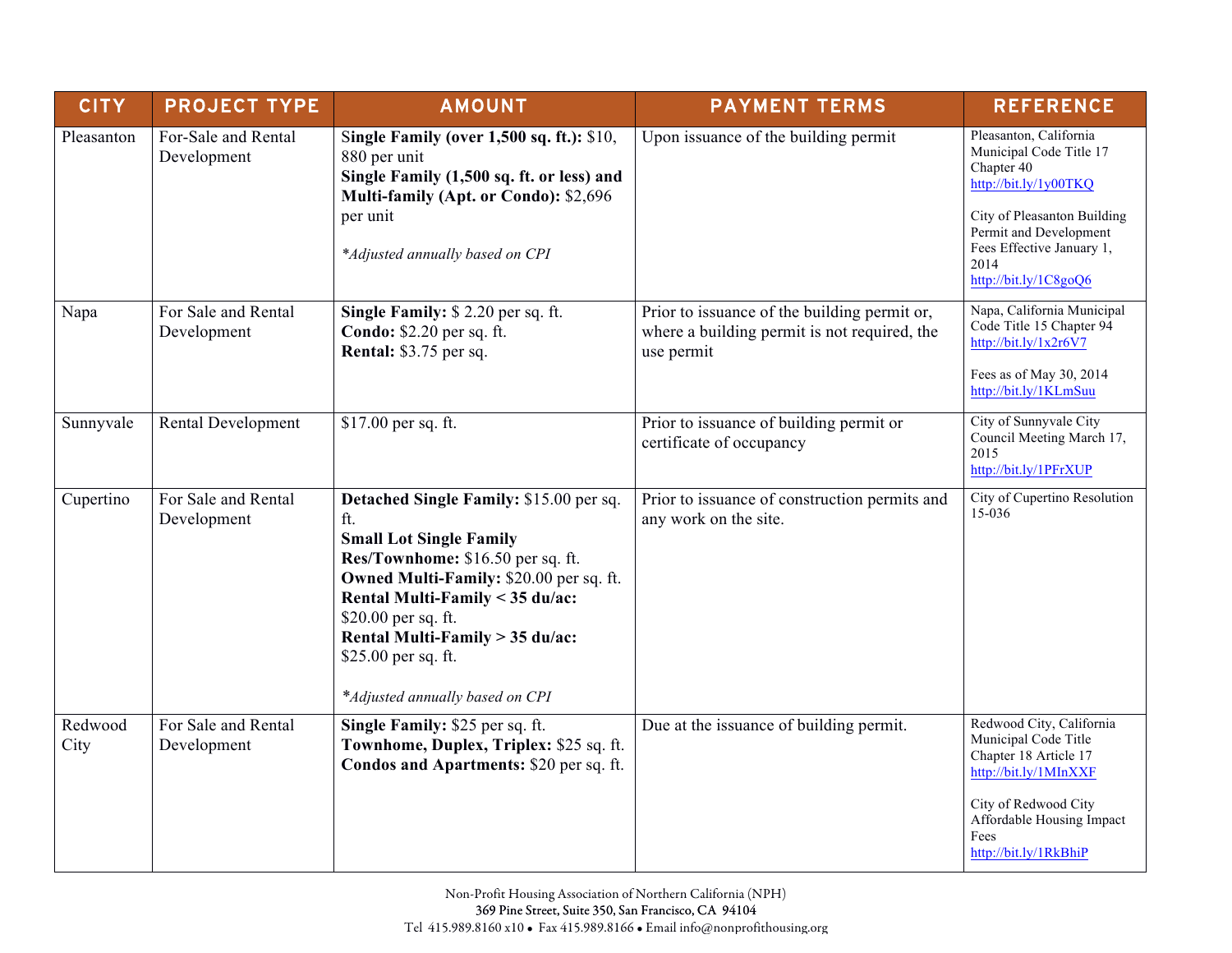| <b>CITY</b>       | <b>PROJECT TYPE</b>                                          | <b>AMOUNT</b>                                                                                                          | <b>PAYMENT TERMS</b>                            | <b>REFERENCE</b>                                                                                                          |
|-------------------|--------------------------------------------------------------|------------------------------------------------------------------------------------------------------------------------|-------------------------------------------------|---------------------------------------------------------------------------------------------------------------------------|
| Emeryville        | Rental Residential<br>Projects                               | \$20,000 per dwelling unit                                                                                             | At the time of issuance of the building permit  | Emeryville, California<br>Municipal Code Title 9<br>Chapter 5 Section 407<br>http://bit.ly/14BPkO9                        |
|                   |                                                              |                                                                                                                        |                                                 | City of Emeryville<br>Resolution for Affordable<br>Housing Impact Fees on July<br>15, 2014<br>http://bit.ly/1FYpcye       |
| Berkeley          | Rental Development                                           | \$28,000 per unit<br>*Resolution No. 66, 015 authorizes<br>\$8,000 discount for eligible projects                      | Prior to issuance of a certificate of occupancy | City of Berkeley, California<br>Municipal Code Title 22<br>Chapter 20 Section 65 Article<br>A(5)<br>http://bit.ly/152OHhC |
|                   |                                                              |                                                                                                                        |                                                 | Resolution No. 66, 015<br>http://bit.ly/159pdOZ                                                                           |
| San Carlos        | Rental Development,<br>Single Family Homes,<br>and Additions | Calculation based on number of units and<br>average sq. ft., and additions 1,000 sq. ft.<br>or more                    | Prior to issuance of a certificate of occupancy | City of San Carlos,<br>California<br>Municipal Code Title 18,<br>Chapter 16, Section 30.<br>http://bit.ly/1DNMr8a         |
|                   |                                                              |                                                                                                                        |                                                 | Resolution No. 2010-030<br>http://bit.ly/1OK3LFK                                                                          |
| East Palo<br>Alto | For-Sale and Rental<br>Development                           | Single Family Infill: \$23.95<br><b>Owner Townhomes: \$23.00</b><br><b>Rentals: \$22.70</b>                            | Prior to issuance of the building permit        | City of East Palo Alto<br>Zoning Code Chapter 8.5<br>http://bit.ly/1GA940O                                                |
|                   |                                                              | <b>Stacked Flat Condos (Inside RBD):</b><br>\$22.70<br><b>Stacked Flat Condos (Outside of</b><br><b>RBD</b> ): \$44.72 |                                                 | Ordinance 379 adopted July<br>15, 2014<br>http://bit.ly/1GLgUtN                                                           |
|                   |                                                              | <i>*RBD</i> = Ravenswood Business District                                                                             |                                                 |                                                                                                                           |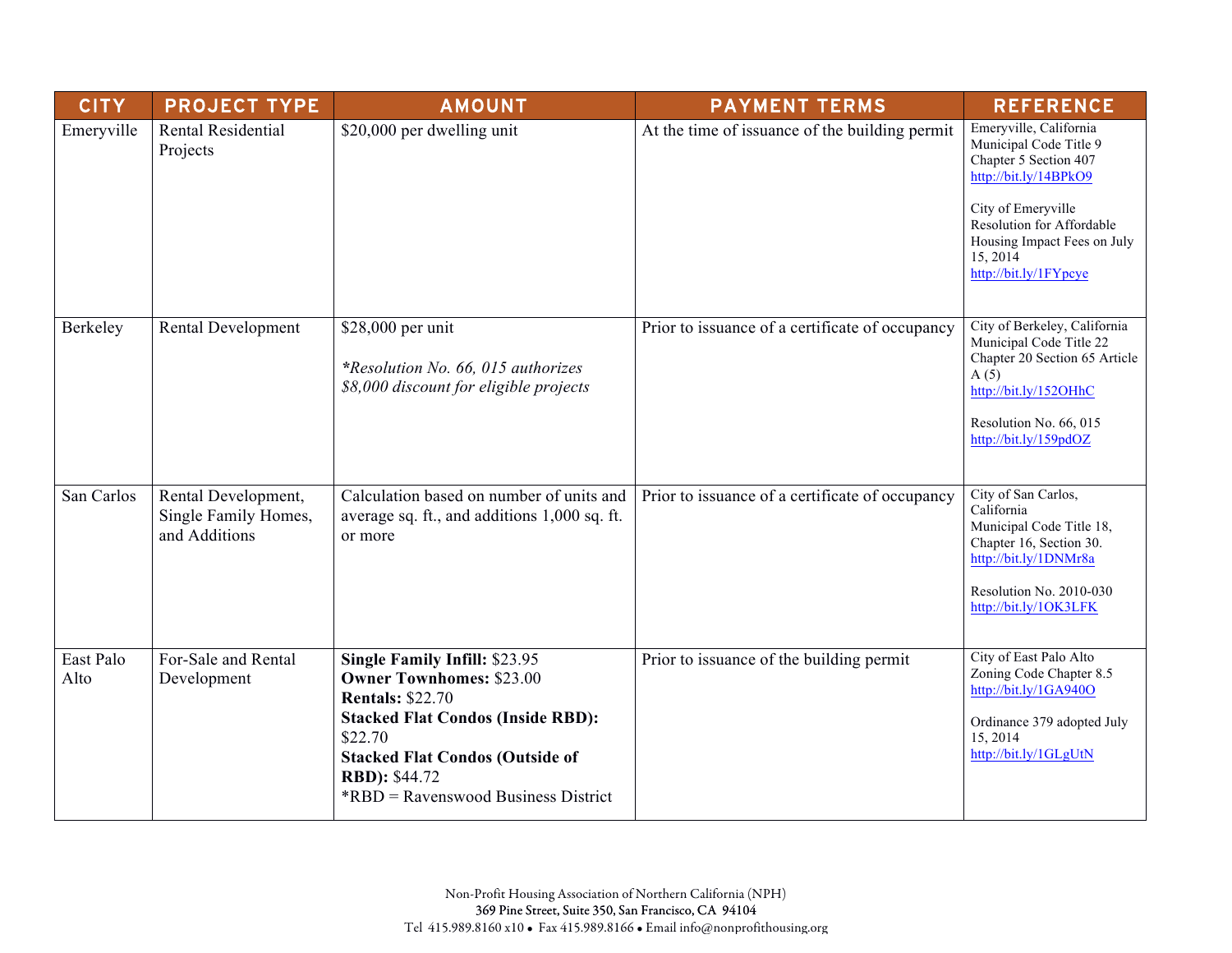## CITIES WITH IMPACT FEES ON NEW COMMERCIAL DEVELOPMENT

| <b>CITY</b>      | <b>PROJECT TYPE</b>                                                                                                                                                                                               | <b>AMOUNT</b>                                                                                                                                                                                                                                                                                                                                            | <b>PAYMENT TERMS</b>                                                                                      | <b>REFERENCE</b>                                                                                                                                                                                                           |
|------------------|-------------------------------------------------------------------------------------------------------------------------------------------------------------------------------------------------------------------|----------------------------------------------------------------------------------------------------------------------------------------------------------------------------------------------------------------------------------------------------------------------------------------------------------------------------------------------------------|-----------------------------------------------------------------------------------------------------------|----------------------------------------------------------------------------------------------------------------------------------------------------------------------------------------------------------------------------|
| Walnut<br>Creek  | All development commercially<br>classified i.e. R&D, for-profit<br>medical offices/hospitals, etc.                                                                                                                | \$5.00 per sq. ft.                                                                                                                                                                                                                                                                                                                                       | Upon issuance of a building<br>permit and may be delayed<br>until the Certificate of<br>Occupancy issued. | Ordinance No. 2040<br>http://bit.ly/1rVmnId                                                                                                                                                                                |
| Livermore        | Commercial: Retail,<br>Discount/Service Retail,<br>Office, Hotels /Motels.<br>Industrial: Manufacturing,<br>Warehouse/Storage,<br>Business/Commercial, High<br>Intensity Industrial, Low<br>Intensity Industrial. | * per unit*<br><b>Retail: \$1,188</b><br><b>Discount/Service Retail: \$895</b><br><b>Office Commercial: \$764</b><br>Hotels/Motel Commercial *per room: \$583<br><b>Manufacturing: \$366</b><br>Warehouse/Storage: \$106<br><b>Business/Commercial: \$758</b><br><b>High Intensity Industrial: \$376</b><br>Low Intensity Industrial: \$238              | When acquire building<br>permit, certificate of<br>occupancy, or zoning use<br>permit                     | Livermore, California<br>Municipal Code Title 3,<br>Chapter 26, Article 60<br>http://bit.ly/1nJmqiG<br>Livermore, California<br>Development Fees Effective<br>July 1, 2015<br>http://bit.ly/1nJzsMO                        |
| Mountain<br>View | Office, High Tech, Industrial,<br>Commercial, Retail,<br>Entertainment, Hotel                                                                                                                                     | Office/High Tech/Industrial: \$25.00 per sq.<br>ft.; new gross floor area $1 - 10,000$ sq. ft.<br>pays 50% of full fee, more than 10,000 sq. ft.<br>pays the full fee);<br>Commercial/Retail/Entertainment/Hotel:<br>\$2.50 per sq. ft. (new gross floor are 1 -<br>25,000 sq. ft. pay 50% of full fee, more than<br>$25,000$ sq. ft. pays the full fee) | Prior to issuance of first<br>grading or building permit                                                  | Mountain View, California<br>Municipal Code Part II,<br>Chapter 36, Section 40<br>Article 30<br>http://bit.ly/1AYqxiD<br>City of Mountain View<br>Resolution 17938, effective<br>February 7, 2015<br>http://bit.ly/17RdzKn |
| Sunnyvale        | High-intensity industrial<br>development; Zoning districts<br>M-S and M-3                                                                                                                                         | \$15.00 per sq. ft.                                                                                                                                                                                                                                                                                                                                      | Prior to issuance of the first<br>grading or building permit<br>for the project.                          | Sunnyvale, California<br>Municipal Code Title 19,<br>Chapter 22, Section 35,<br>Article (c)<br>http://bit.ly/1221IG6                                                                                                       |
| Newark           | Commercial and Industrial                                                                                                                                                                                         | Commercial: \$3.59 per sq. ft.<br>Industrial: \$0.69 per sq. ft.                                                                                                                                                                                                                                                                                         | Upon issuance of the<br>building permit                                                                   | Newark, California<br>Municipal Code Title 17,<br>Chapter 18, Article 30<br>http://bit.ly/1DzYq9x<br>Newark, California<br>Master Fee Schedule<br>2015-2016<br>http://bit.ly/1GIDopk                                       |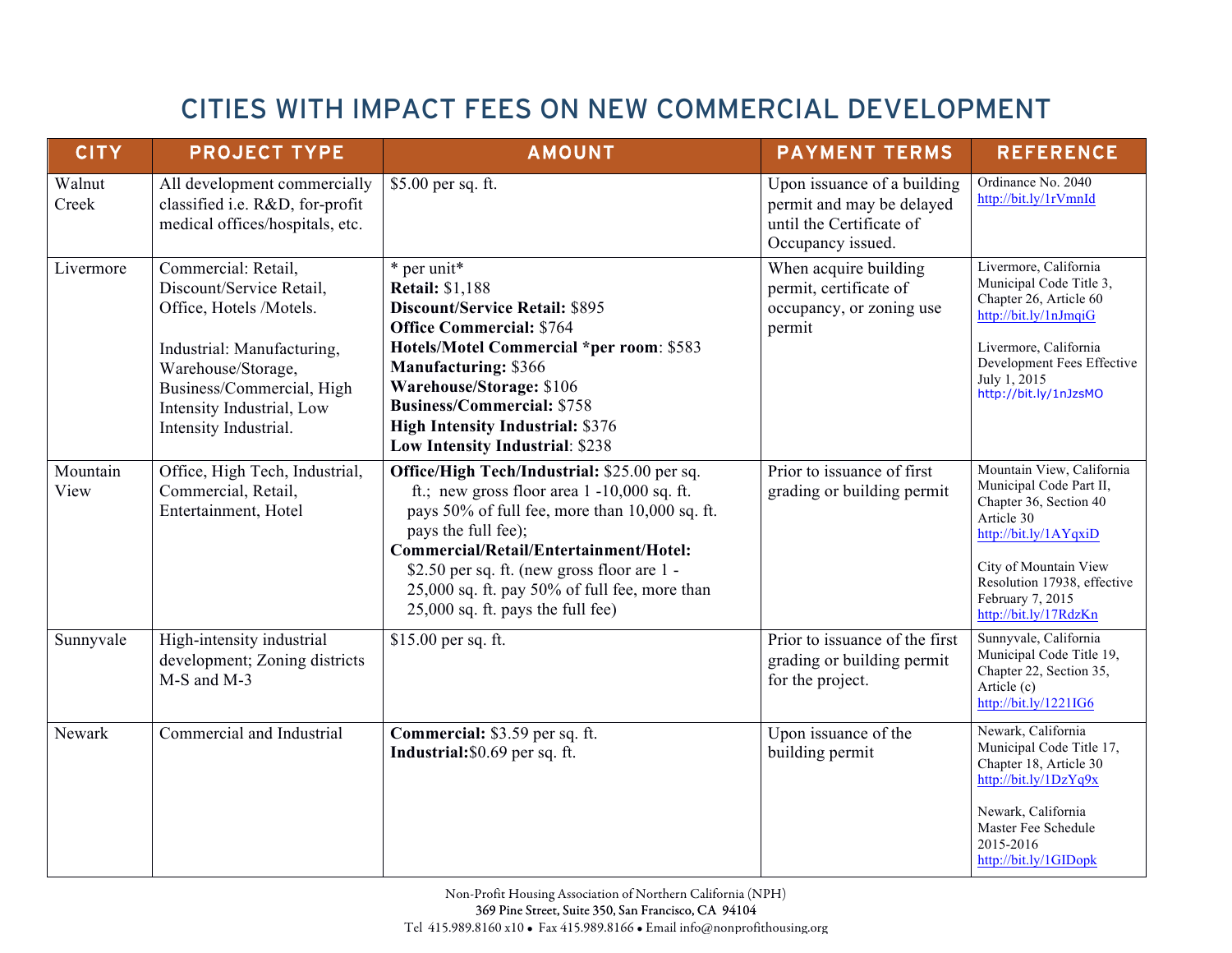| <b>CITY</b>      | <b>PROJECT TYPE</b>                                                                                 | <b>AMOUNT</b>                                                                                                                                                                                                                                                                          | <b>PAYMENT TERMS</b>                                                                                                                                                                               | <b>REFERENCE</b>                                                                                                                                                                                          |
|------------------|-----------------------------------------------------------------------------------------------------|----------------------------------------------------------------------------------------------------------------------------------------------------------------------------------------------------------------------------------------------------------------------------------------|----------------------------------------------------------------------------------------------------------------------------------------------------------------------------------------------------|-----------------------------------------------------------------------------------------------------------------------------------------------------------------------------------------------------------|
| Oakland          | Office and<br>Warehouse/Distribution                                                                | \$5.44 per sq. ft. used for office of<br>warehouse /distribution needs beyond<br>25,000 sq. ft.                                                                                                                                                                                        | Three installments:<br>25% due prior to issuance<br>of building permits,<br>50% due prior to issuance<br>of Temporary Certificate of<br>Occupancy, and<br>remaining balance due 18<br>months after | Oakland, California<br>Municipal Code Title 15,<br>Chapter 68<br>http://bit.ly/1JBPwuf<br>Ordinance No. 12442<br>http://bit.ly/1nASMfj                                                                    |
| San<br>Francisco | Entertainment, Hotel, Office,<br>R&D, Retail, Integrated PDR,<br>Small Enterprise Workspace         | Based on type of space and additional gross<br>sq. ft. past 25,000<br>Entertainment/retail: \$22.42 per sq. ft.<br><b>Office:</b> \$24.03 per sq. ft.<br>Integrated PDR/small enterprise: \$18.89 per<br>sq. ft.<br>Hotel: \$17.99 per sq. ft.<br><b>R&amp;D</b> : \$16.01 per sq. ft. | Prior to issuance of the First<br>Certificate of Occupancy                                                                                                                                         | San Francisco, California<br>Planning Code Article 4<br>§413<br>http://bit.ly/1sR1dGk                                                                                                                     |
| Palo Alto        | Large commercial and<br>industrial projects and any new<br>gross sq. footage                        | \$19.31 per sq. ft.<br>*Adjusted yearly by the percentage change in<br>the Consumer Price Index (CPI) for the<br>San Francisco-Oakland area.                                                                                                                                           | Prior to issuance of the first<br>grading or building permit.<br>For phased developments,<br>payments made prior to<br>issuance of a building<br>permit for that phase.                            | Palo Alto, California<br>Municipal Code Title 16,<br>Chapter 47<br>http://bit.ly/1iagNaU                                                                                                                  |
| Menlo Park       | Office, R&D, other<br>commercial and industrial<br>Projects of 10,000 sq. ft. or<br>less are exempt | Office and R&D: \$14.92 per sq. ft.<br>All other: \$8.10 per sq. ft.<br>*Adjusted yearly by the percentage change in<br>the Consumer Price Index (CPI) for the<br>San Francisco-Oakland area.                                                                                          | Prior to issuance of building<br>permits                                                                                                                                                           | City of Menlo Park<br>Summary of Commercial<br>Development Requirements<br>http://bit.ly/1yUbTs1<br>Menlo Park, California<br>Municipal Code Title 16,<br>Chapter 96, Section 30<br>http://bit.ly/1CNyuf5 |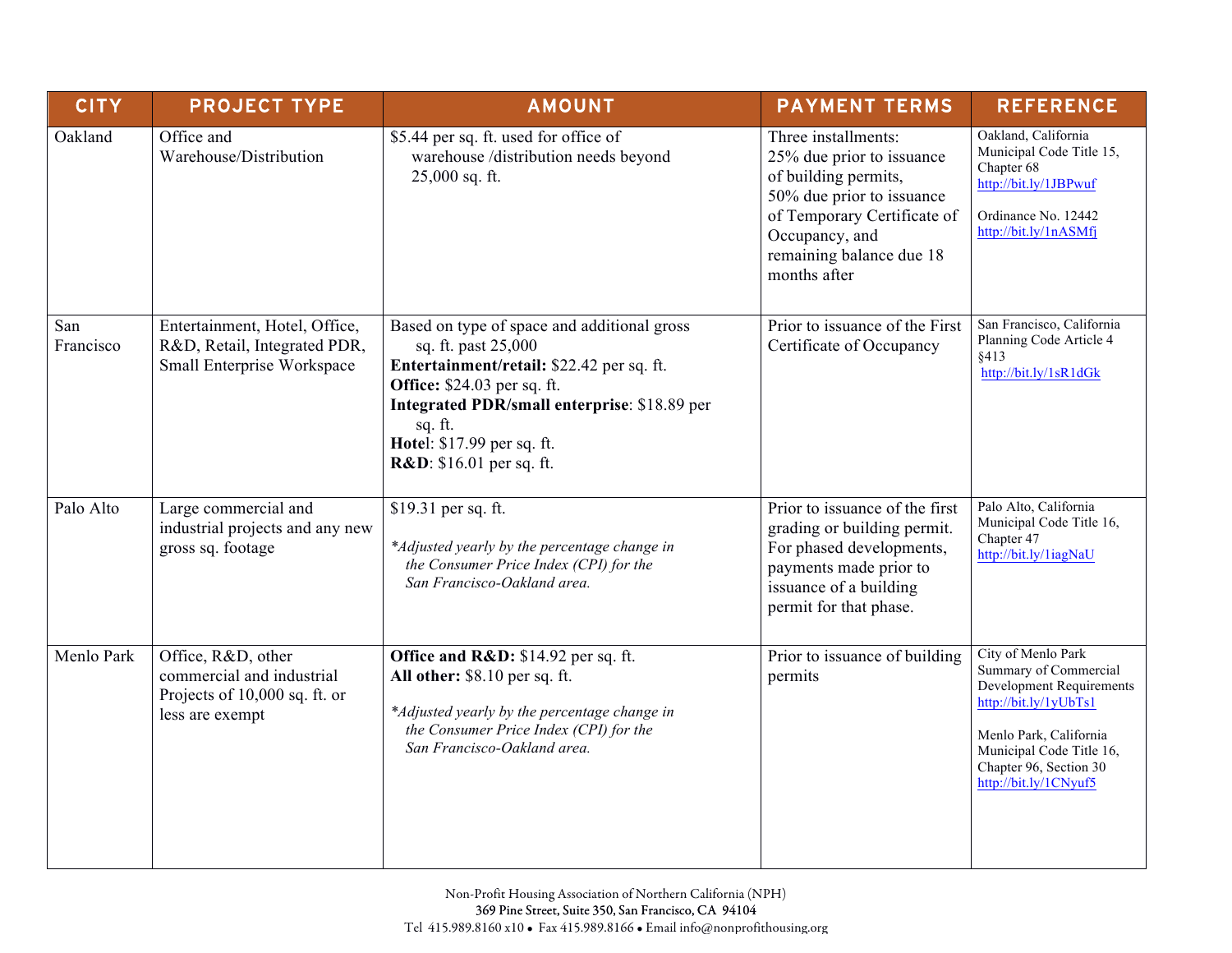| <b>CITY</b>     | <b>PROJECT TYPE</b>                                                              | <b>AMOUNT</b>                                                                                                                                                                                                                      | <b>PAYMENT TERMS</b>                                                                                          | <b>REFERENCE</b>                                                                                                                                                                                                |
|-----------------|----------------------------------------------------------------------------------|------------------------------------------------------------------------------------------------------------------------------------------------------------------------------------------------------------------------------------|---------------------------------------------------------------------------------------------------------------|-----------------------------------------------------------------------------------------------------------------------------------------------------------------------------------------------------------------|
| Dublin          | Industrial, Office, R&D,<br>Retail, Services &<br>Accommodations                 | Industrial: \$.048 per sq. ft.<br>Office: \$1.24 per sq. ft.<br><b>R&amp;D:</b> \$0.81 per sq. ft.<br><b>Retail:</b> \$1.00 per sq. ft.<br>Services & Acc.: \$0.42 per sq. ft.<br>* Buildings less than 20,000 sq. ft. are exempt. | Not stipulated                                                                                                | Dublin, California<br>Municipal Code Title 7<br>Chapter 86<br>http://bit.ly/1KKRRqx<br>City of Dublin Impact Fees<br>Effective July 1, $2014$<br>http://bit.ly/1AgeIlq                                          |
| Pleasanton      | All commercial office or<br>industrial development<br>projects                   | \$2.87 per sq. ft.<br>*Adjusted annually based on CPI                                                                                                                                                                              | Upon issuance of the<br>building permit                                                                       | Pleasanton, California<br>Municipal Code Title 17<br>Chapter 40<br>http://bit.ly/1y00TKQ<br>City of Pleasanton Building<br>Permit and Development<br>Fees Effective January 1,<br>2014<br>http://bit.ly/1C8goQ6 |
| Alameda         | Retail, Office, Warehousing,<br>Manufacturing, Hotel//Motel                      | <b>Retail:</b> \$2.24 per sq. ft.<br>Office: \$4.42 per sq. ft.<br>Warehouse & Manufacturing: \$0.77 per sq. ft.<br>Hotel/Motel: \$1,108 per room/suite<br>*May be adjusted annually based on CPI                                  | Prior to issuance of the<br>building permit or, where a<br>building permit is not<br>required, the use permit | Alameda, California<br>Municipal Code Title 27<br>Chapter 1<br>http://bit.ly/1DGMUNC<br>City of Alameda Master Fee<br>Schedule Effective July<br>2014<br>http://bit.ly/1y03kwS                                  |
| Napa            | Office, Hotel, Retail, Industrial<br>(Industrial, Warehouse, Wine<br>Production) | Office: $$1.00$ per sq. ft.<br>Hotel: \$3.00 per sq. ft.<br>Retail: \$0.80 per sq. ft.<br>Industrial: \$0.50 per sq. ft.                                                                                                           | Prior to issuance of the<br>building permit or, where a<br>building permit is not<br>required, the use permit | Napa, California Municipal<br>Code Title 15 Chapter 94<br>http://bit.ly/1x2r6V7<br>Fees as of May 30, 2014<br>http://bit.ly/1KLmSuu                                                                             |
| Redwood<br>City | Office, Medical Office, R&D,<br>Hotel, Retail, Restaurant,<br>Services           | Office, Medical Office, R&D: \$20 per sq. ft.<br>Hotel, Retail, Restaurant, Services: \$5 per sq. ft.                                                                                                                              | Due at issuance of building<br>permit                                                                         | Redwood City, California<br>Municipal Code Title<br>Chapter 18 Article 17<br>http://bit.ly/1MInXXF<br>City of Redwood City<br>Affordable Housing Impact<br>Fees<br>http://bit.ly/1RkBhiP                        |